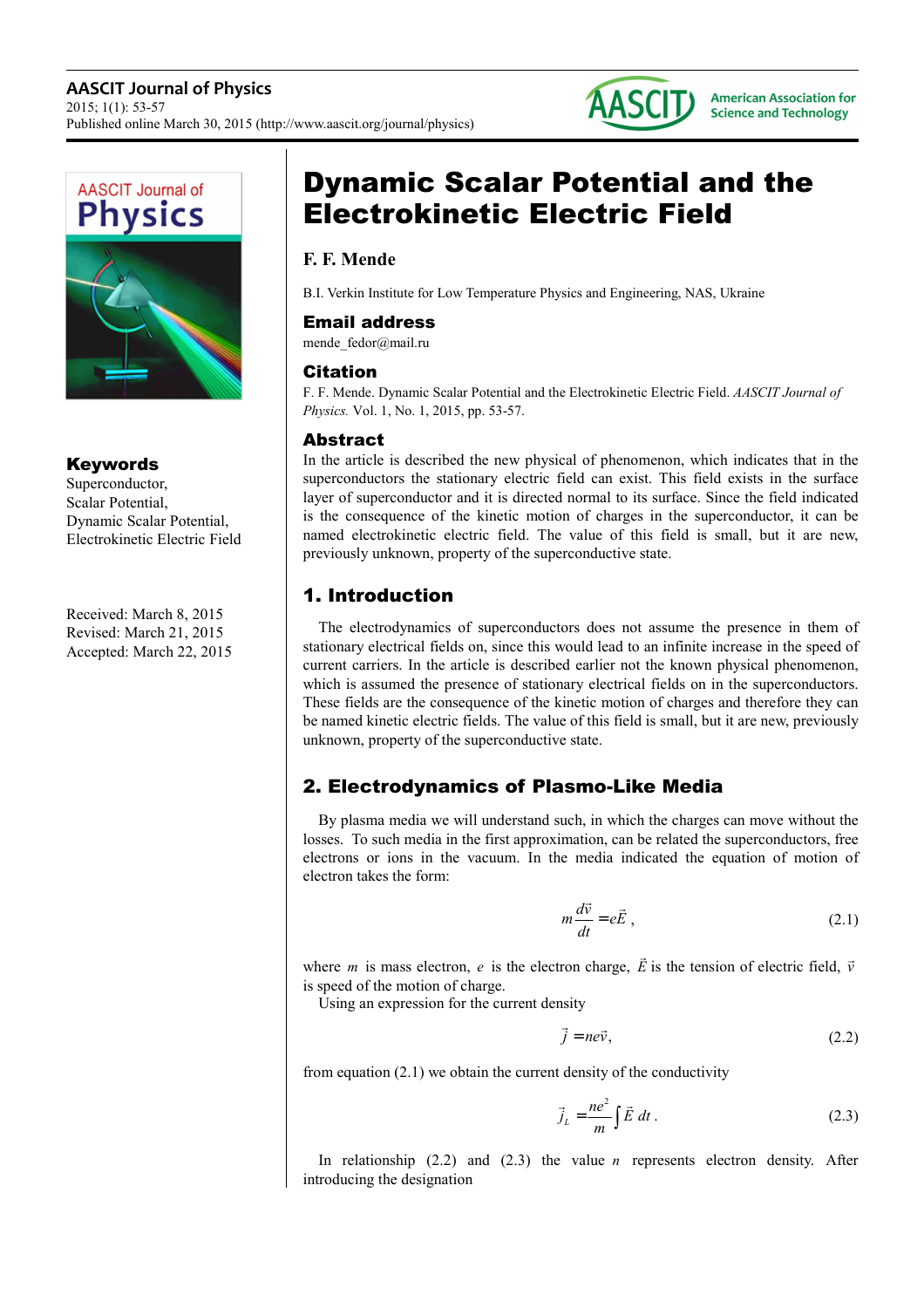$$
L_k = \frac{m}{ne^2},\tag{2.4}
$$

we find

$$
\vec{j}_L = \frac{1}{L_k} \int \vec{E} \, dt \tag{2.5}
$$

In this case the value  $L_k$  presents the specific kinetic inductance of charge carriers [2-6]. Its existence connected with the fact that charge, having a mass, possesses inertia properties.

$$
\vec{j}_L = -\frac{1}{\omega L_k} \vec{E}_0 \cos \omega t \tag{2.6}
$$

For the mathematical description of electrodynamic processes the trigonometric functions will be here and throughout, instead of the complex quantities, used so that would be well visible the phase relationships between the vectors, which represent electric fields and current densities.

From relationship (2.5) and (2.6) is evident that  $j_L$ presents inductive current, since its phase is late with respect

to the tension of electric field to the angle  $\frac{\pi}{2}$  $\frac{\pi}{2}$ .

During the presence of summed current it is necessary to consider bias current

$$
\vec{j}_\varepsilon = \varepsilon_0 \frac{\partial \vec{E}}{\partial t} = \varepsilon_0 \omega \vec{E}_0 \cos \omega t
$$

Thus, summary current density will compose [7-9]

$$
\vec{j}_{\Sigma} = \varepsilon_0 \frac{\partial \vec{E}}{\partial t} + \frac{1}{L_k} \int \vec{E} dt ,
$$

Maxwell's equations for this case take the form:

$$
rot \vec{E} = -\mu_0 \frac{\partial \vec{H}}{\partial t},
$$
  
\n
$$
rot \vec{H} = \varepsilon_0 \frac{\partial \vec{E}}{\partial t} + \frac{1}{L_k} \int \vec{E} dt,
$$
\n(2.7)

where  $\varepsilon_0$  and  $\mu_0$  are dielectric and magnetic constant of vacuum.

System of equations (2.7) describes the properties of superconductors. From it we obtain

$$
rot \ \vec{H} + \mu_0 \varepsilon_0 \frac{\partial^2 \vec{H}}{\partial t^2} + \frac{\mu_0}{L_k} \vec{H} = 0 \ . \tag{2.8}
$$

For the case fields on, time-independent, equation (2.8) passes into the London's equation

$$
rot\ rot\ \vec{H} + \frac{\mu_0}{L_k}\vec{H} = 0 \ ,
$$

where  $\lambda_L^2$  $\lambda_L^2 = \frac{L_k}{\mu_0}$  $=\frac{k}{\mu_0}$  is London's depth of penetration.

Fields on wave equation in this case it appears as follows for the electrical:

$$
rot \tdot{\vec{E}} + \mu_0 \varepsilon_0 \frac{\partial^2 \vec{E}}{\partial t^2} + \frac{\mu_0}{L_k} \vec{E} = 0.
$$

For constant electrical fields on it is possible to write down

$$
rot\ rot\ \vec{E} + \frac{\mu_0}{L_k}\vec{E} = 0
$$

Consequently, dc fields penetrate the superconductor in the same manner as for magnetic, diminishing exponentially. However, the density of current in this case grows according to the linear law

$$
\vec{j}_L = \frac{1}{L_k} \int \vec{E} \, dt \, .
$$

This means that stationary electric fields in the superconductor it can exist only until current density reaches its critical value for this type of superconductor.

If around the point in question is some static configuration of charges, then the tension of electric field will be at the particular point determined by the relationship of , where the scalar potential at the assigned point, determined by the assigned configuration of charges. If we change the arrangement of charges, then this new configuration will correspond other values of scalar potential, and, therefore, also other values of the tension of electric field.

In the electrodynamics the fundamental law of induction is Faraday law. It is written as follows:

$$
\oint \vec{E} \ d\vec{l} = -\frac{\partial \Phi_{B}}{\partial t} = -\mu \int \frac{\partial \vec{H}}{\partial t} \ d\vec{s} = -\int \frac{\partial \vec{B}}{\partial t} \ d\vec{s} \qquad (2.9)
$$

where  $B = \mu H$  $\overline{a}$ is magnetic induction vector,  $\Phi_B = \mu \int \vec{H} \ d\vec{s}$  $\vec{a}$ 

is flow of magnetic induction, and  $\mu = \tilde{\mu}\mu_0$  is magnetic permeability of medium. It follows from this law that the circulation integral of the vector of electric field is equal to a change in the flow of magnetic induction through the area, which this outline covers. It is immediately necessary to emphasize the circumstance that the law in question presents the processes of mutual induction, since. For obtaining the circulation integral of the vector  $E$  we take the strange magnetic field, formed by strange source. From relationship (2.9) obtain the first Maxwell's equation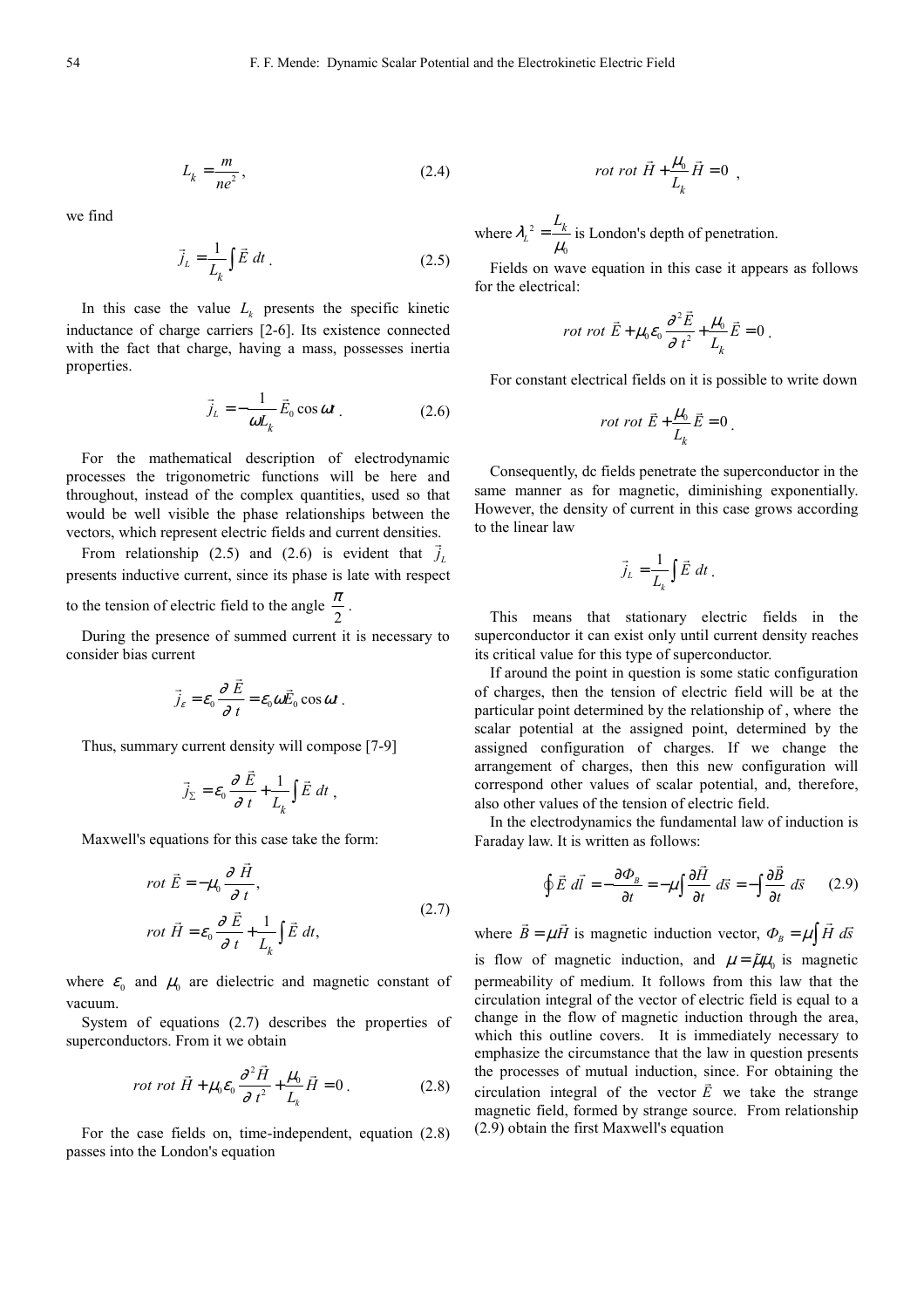$$
rot \vec{E} = -\frac{\partial \vec{B}}{\partial t}.
$$
 (2.10)

Let us immediately point out to the terminological error. Faraday law should be called not the law of electromagnetic, as is customary in the existing literature, but by the law of magnetoelectric induction, since. a change in the magnetic fields on it leads to the appearance of electrical fields on, but not vice versa.

Let us assume that in the region of the arrangement of the outline of integration there is a certain local vector  $A_H$ , which satisfies the equality

$$
\mu \oint \vec{A}_H \, d\vec{l} = \Phi_B ,
$$

where the outline of the integration coincides with the outline of integration in relationship (2.9), and the vector of is determined in all sections of this outline, then

$$
\vec{E} = -\mu \frac{\partial \vec{A}_H}{\partial t} \,. \tag{2.11}
$$

Introduced thus vector  $A_H$  determines the local connection  $\overline{a}$ between it and by electric field. It is not difficult to show that introduced thus vector  $A_H$ , is connected with the magnetic field with the following relationship:

$$
rot \vec{A}_H = \vec{H} . \qquad (2.12)
$$

 $\overline{a}$ 

At those points of the space, where

$$
rot \ \vec{A}_H = 0 \ ,
$$

magnetic field is absent.

Thus, we will consider that the vector *H*  $\vec{H}$  exists by a consequence of the presence of the vector  $A_H$ , but not vice versa.

If there is a straight conductor with the current, then around it also there is a field of vector potential, the truth in this case *rot*  $A_H \neq 0$  in the environments of this conductor is, therefore, located also the magnetic field, which changes with a change of the current in the conductor. The section of wire by the length *dl* , over which flows the current *I* , generates in the distant zone (it is thought that the distance *r* considerably more than the length of section) the vector potential

$$
d\vec{A}_H(r) = \frac{Id\vec{l}}{4\pi r}.
$$

Until now, resolution of a question about the appearance of electrical fields on in different inertial moving systems (IS) it was possible to achieve in two ways. The first - consisted in the calculation of the Lorentz force, which acts on the moving charges, the alternate path consisted in the measurement of a change in the magnetic flux through the

outline being investigated. Both methods gave identical result, and this was incomprehensible [10]. In connection with the incomprehension of physical nature of this state of affairs they began to consider that the unipolar generator is an exception to the rule of flow [10]. Let us examine this situation in more detail.

In order to answer the presented question, should be somewhat changed relationship (2.3), after replacing in it partial derivative by the complete:

$$
\vec{E}' = -\mu \frac{d\vec{A}_H}{dt} \,. \tag{2.13}
$$

Prime near the vector *E*  $\overline{a}$  means that this field is determined in the moving coordinate system, while the vector  $A_H$  it is determined in the fixed system. This means that the vector potential can have not only local, but also convection derivative, i.e., it can change both due to the change in the time and due to the motion in the three-dimensional changing field of this potential. In this case relationship (2.16) can be rewritten as follows:

$$
\vec{E}' = -\mu \frac{\partial \vec{A}_H}{\partial t} - \mu (\vec{v} \nabla) \vec{A}_H,
$$

where  $\vec{v}$  is speed of the prime system. If vector potential on time does not depend, we obtain

$$
\vec{F}_{v,1}' = -\mu e(\vec{v}\nabla)\vec{A}_H.
$$

This force depends only on the gradients of vector potential and charge rate.

The charge, which moves in the field of the vector potential  $\vec{A}_H$  with the speed  $\vec{v}$ , possesses potential energy [10]

$$
W=-e\mu\left(\vec{v}\vec{A}_{H}\right).
$$

Therefore must exist one additional force, which acts on the charge in the moving coordinate system, namely:

$$
\vec{F}_{v,2}^{\prime} = -grad W = e\mu \, grad \left( \vec{v} \vec{A}_{H} \right).
$$

Consequently, the value  $e\mu \left(\nu A_{H}\right)$  $\overline{a}$  plays the same role as the scalar potential $\varphi$ , whose gradient gives the force, which acts on the charge. Consequently, the composite force, which acts on the charge, which moves in the field of vector potential, can have three components and will be written down as

$$
\vec{F}' = -e\mu \frac{\partial \vec{A}_H}{\partial t} - e\mu (\vec{v} \nabla) \vec{A}_H + e\mu \text{ grad} (\vec{v} \vec{A}_H).
$$
 (2.14)

The first of the components of this force acts on the fixed charge, when vector potential changes in the time and has local time derivative. Second component is connected with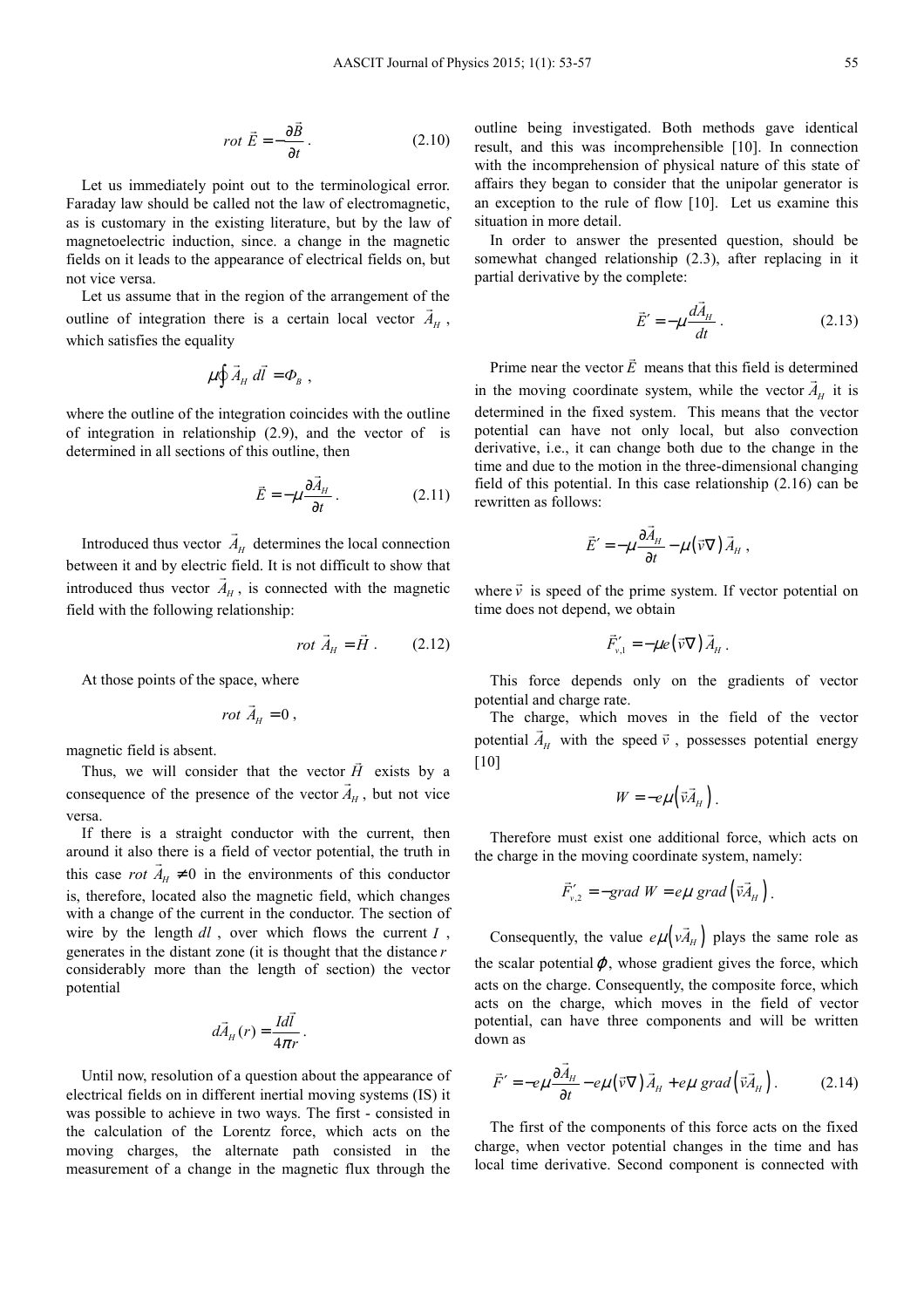the motion of charge in the three-dimensional changing field of this potential. Entirely different nature in force, which is determined by last term of relationship (2.14). It is connected with the fact that the charge, which moves in the field of vector potential, it possesses potential energy, whose gradient gives force. From relationship (2.14) follows

$$
\vec{E}' = -\mu \frac{\partial \vec{A}_H}{\partial t} - \mu (\vec{v} \nabla) \vec{A}_H + \mu \text{ grad} (\vec{v} \vec{A}_H).
$$
 (2.15)

This is a complete law of mutual induction. It defines all electric fields, which can appear at the assigned point of space, this point can be both the fixed and that moving. This united law includes and Faraday law and that part of the Lorentz force, which is connected with the motion of charge in the magnetic field, and without any exceptions gives answer to all questions, which are concerned mutual magnetoelectric induction. It is significant, that, if we take rotor from both parts of equality (2.15), attempting to obtain the first Maxwell's equation, then it will be immediately lost the essential part of the information, since rotor from the gradient is identically equal to zero.

If we isolate those forces, which are connected with the motion of charge in the three-dimensional changing field of vector potential, and to consider that

$$
\mu \, grad\left(\vec{v}\vec{A}_{H}\right)-\mu\left(\vec{v}\nabla\right)\vec{A}_{H}=\mu\left[\vec{v}\times rot\ \vec{A}_{H}\right],
$$

that from (2.14) we will obtain

$$
\vec{F}_v' = e\mu \left[ \vec{v} \times rot \vec{A}_H \right]
$$
 (2.16)

and, taking into account (2.12), let us write down

of 
$$
\vec{F}_v' = e\mu \left[\vec{v} \times \vec{H}\right]
$$
, (2.17)

or

$$
\vec{E}'_{\nu} = \mu \left[ \vec{\nu} \times \vec{H} \right],\tag{2.18}
$$

and it is final

$$
\vec{F}' = e\vec{E} + e\vec{E}'_{\nu} = -e\frac{\partial \vec{A}_{H}}{\partial t} + e\mu \left[\vec{v} \times \vec{H}\right].
$$
 (2.19)

Can seem that relationship  $(2.19)$  presents Lorentz force, however, this not thus. In this relationship the field  $\vec{E}$  and the field  $E'_{\nu}$  are induction. The first equation is connected with a change of the vector potential with time, the second is obliged to the motion of charge in the three-dimensional changing field of this potential. In order to obtain the total force, which acts on the charge, necessary to the right side of relationship (2.19) to add the term −*e grad* ϕ

$$
\vec{F}_{\Sigma}^{\prime} = -e \text{ grad } \varphi + e\vec{E} + e\mu \left[ \vec{v} \times \vec{H} \right],
$$

where  $\varphi$  is scalar potential at the observation point. In this

case relationship (2.15) can be rewritten as follows:

$$
\vec{E}' = -\mu \frac{\partial \vec{A}_H}{\partial t} - \mu (\vec{v} \nabla) \vec{A}_H + \mu \text{ grad} (\vec{v} \vec{A}_H) - \text{grad } \varphi, \quad (2.20)
$$

or, after writing down the first two members of the right side of relationship (2.20) as the derivative of vector potential on the time, and also, after introducing under the sign of gradient two last terms, we will obtain

$$
\vec{E}' = -\mu \frac{d\vec{A}_H}{dt} + grad\left(\mu\left(\vec{v}\vec{A}\right) - \varphi\right).
$$
 (2.21)

If both parts of relationship (2.20) are multiplied by the magnitude of the charge, then will come out the total force, which acts on the charge. From Lorentz force it will differ in terms of the force  $-e\mu \frac{\partial A_{H}}{\partial t}$ . From relationship (2.21) it is evident that the value  $\mu(\vec{v}A) - \varphi$  $(\vec{v}\cdot\vec{A})-\varphi$  plays the role of the generalized scalar potential.

The Maxwell's second equation in the terms of vector potential can be written down as follows:

$$
rot\,rot\vec{A}_{H} = \vec{j} \left( \vec{A}_{H} \right) \tag{2.22}
$$

where  $j(A<sub>H</sub>)$  $\overline{a}$  is the current density, which presents functional from the vector potential.

In the superconductor the current density is determined by the relationship

$$
\vec{j}(\vec{A}_H) = -\frac{\mu}{L_k} \vec{A}_H, \qquad (2.23)
$$

where  $L_k = \frac{m}{l}$  $=\frac{m}{ne^2}$  is kinetic inductance of charges.

The dependence of current density on the coordinate in the superconductor is determined by relationship [1]

$$
\vec{j}(z) = \vec{j}_0 e^{-\frac{z}{\lambda_L}}
$$
 (2. 24)

where *z* is coordinate, directed into the depths of the superconductor,  $j_0$  is current density on the surface of superconductor.

Using relationship (2.2) we obtain the dependence of the electron velocity in the superconductor on the coordinate

$$
\vec{v}(z) = \vec{v}_0 e^{-\frac{z}{\lambda_L}} \tag{2.25}
$$

Using relationships (2.23-2.25), from relationship (2.21) we obtain the value of kinetic electric field with the presence of the steady currents

$$
E_k = -\mu \langle grad \left(\vec{v} \vec{A}\right) \rangle = -2\mu_0 n e \lambda_L v_0^2 e^{-\frac{2z}{\lambda_L}}
$$
 (2.26)